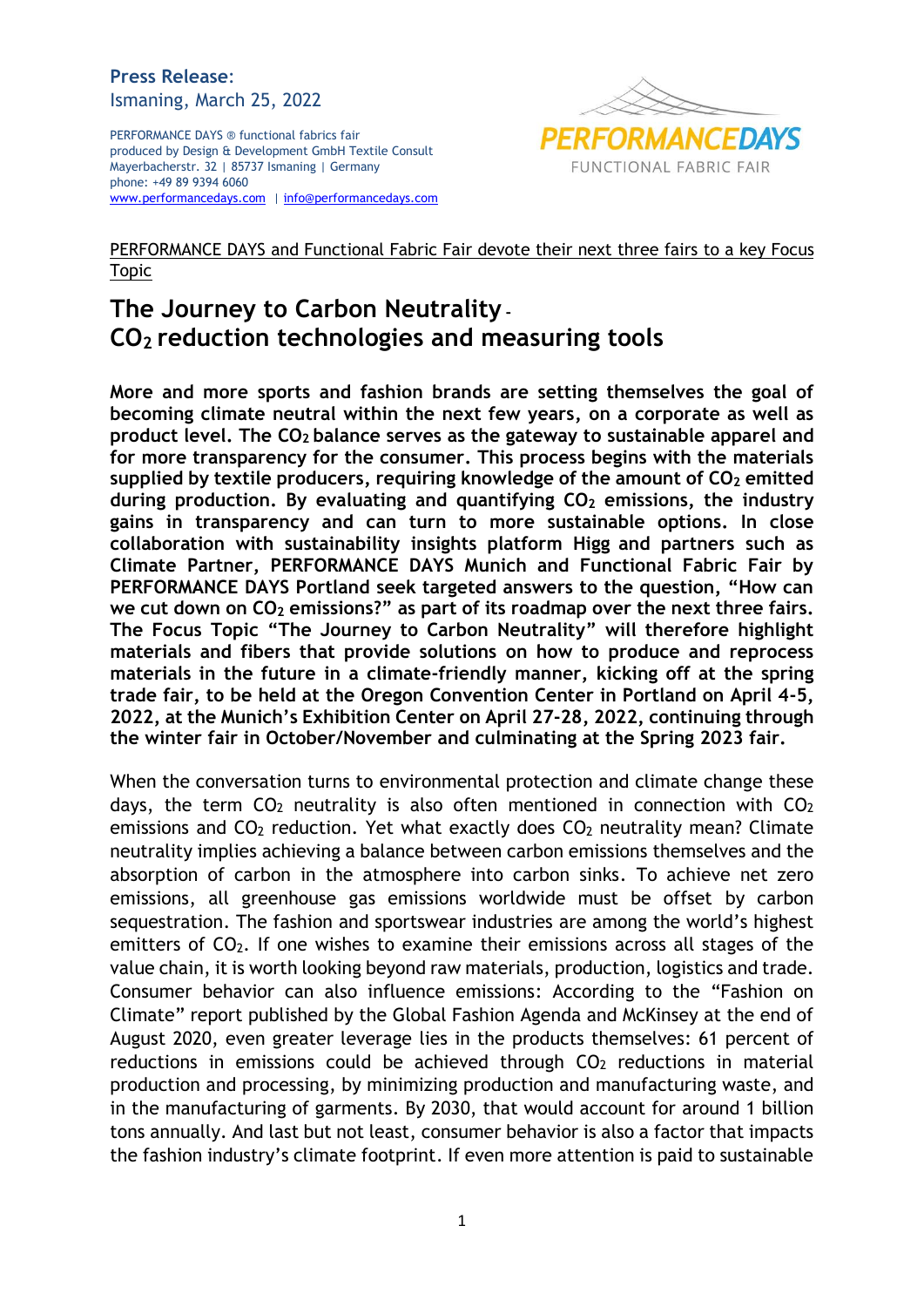## **Press Release**: Ismaning, March 25, 2022

PERFORMANCE DAYS ® functional fabrics fair produced by Design & Development GmbH Textile Consult Mayerbacherstr. 32 | 85737 Ismaning | Germany phone: +49 89 9394 6060 [www.performancedays.com](http://www.performancedays.com/) [| info@performancedays.com](mailto:info@performancedays.com)



clothing, and if it is reused and worn longer, this can lead to a reduction in emissions of up to 347 million tons, according to the report.

**Roadmap over three fairs: Focus Topic "The Journey to Carbon Neutrality"** Focus on climate: climate protection is a question of survival for us as humans and concerns everyone. A pioneering example on the road to sustainability was PERFORMANCE DAYS' decision to only present sustainable materials at the PERFORMANCE FORUM from the trade fair event in November 2019 onwards. And from the upcoming Spring Fair onwards, the sustainable approach will be heightened further. Within the framework of this roadmap, the new Focus Topic is intended to accompany exhibitors on their way to climate neutrality over the course of three fairs. In doing so, PERFORMANCE DAYS and Functional Fabric Fair are pursuing a 3 step plan.

- **Step 1, April 2022:** The focus of the upcoming fair will be on CO<sub>2</sub>-reducing technologies and the measuring of a product's carbon footprint.
- **Step 2, November 2022:** Within the entire Focus Topic product category, only products that indicate  $CO<sub>2</sub>$  emissions caused during production will be shown. This contributes to more transparency and comparability in the industry.
- **Step 3, April 2023: The PERFORMANCE FORUM will present the amount of CO<sub>2</sub>** emitted by each individual product. Furthermore, approaches to solutions will be shown as to how  $CO<sub>2</sub>$  released during the manufacturing of materials can be offset and further reduced.

**Reducing carbon footprint: PERFORMANCE FORUM & EXPERT TALKS showcase new technologies and opportunities** Attendees to the fair have every reason to be excited: As usual, PERFORMANCE DAYS and Functional Fabric Fair will showcase an inspiring and in-depth overview of new materials, trends and innovations from exhibitors at the exceptional PERFORMANCE FORUM. In the "Focus Topic" category, only material and fiber manufacturers who can demonstrate a reduced carbon footprint can participate. The event organizers and jury members wish to know which strategies were used in production to reduce  $CO<sub>2</sub>$  emissions, which technologies contributed and how these were measured. Factors considered in the evaluation include energy-saving steps, resource conservation, the use of sustainable materials, local production,  $CO<sub>2</sub>$  offsetting in general, along with further exciting technologies. Such approaches are made visible at the PERFORMANCE FORUM with new, additional PERFORMANCE CODES such as "CO<sub>2</sub>-neutral" and "CO<sub>2</sub>-reduced". Visitors can find out about the new Focus Topic online as part of the digital sourcing platform "THE LOOP", which is available all year round. Alternatively, all content can be viewed live at the fair on the FOCUS TOPIC WALL in the PERFORMANCE FORUM area. In addition, the first and second days of the fair will also host the accompanying popular EXPERT TALKS. Industry experts